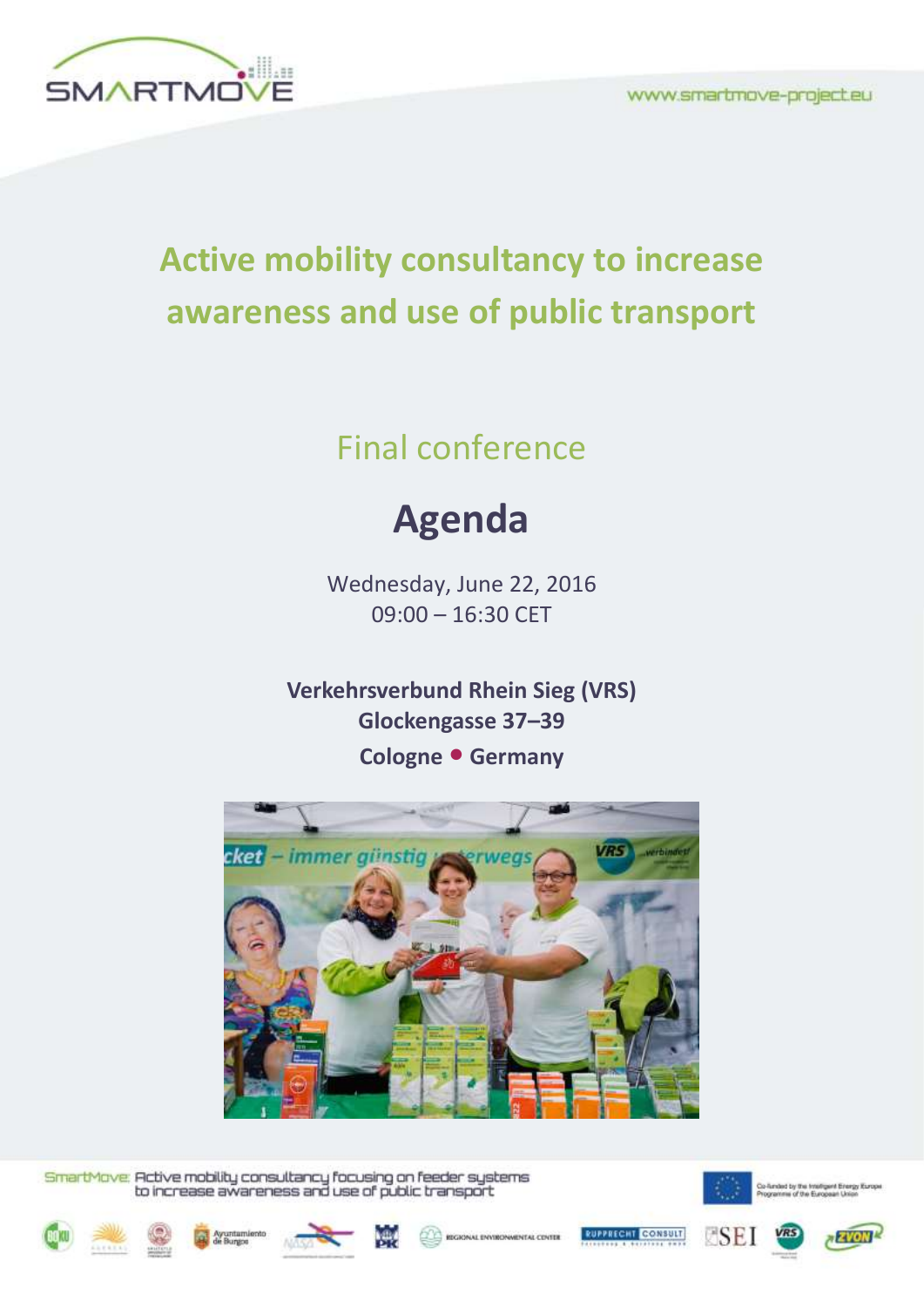

Î.

## *Wednesday, June 22, 2016*

| $09.00 - 09.30$ | Registration                                                                                                                                                                                                                                                                                                                                                                                                                                                                            |
|-----------------|-----------------------------------------------------------------------------------------------------------------------------------------------------------------------------------------------------------------------------------------------------------------------------------------------------------------------------------------------------------------------------------------------------------------------------------------------------------------------------------------|
| $09.30 - 10.00$ | Welcome from the host<br>Wilhelm Schmidt-Freitag, CEO of Verkehrsverbund Rhein-Sieg (VRS)<br>Welcome from the coordinator<br>Oliver Roider, Institute for Transport Studies, Vienna University of Natural Resources and<br>Life Sciences (BOKU)                                                                                                                                                                                                                                         |
| $10:00 - 10:30$ | The SmartMove project from the EC's point of view<br>Pierre-Antoine Vernon, Executive Agency for Small and Medium-Sized Enterprises (EASME)<br><b>Keynote address</b><br>Dr. Florian Krummheuer, Geschäftsentwicklung und Verkehrsplanung Bus, DB Regio AG<br>(Business Development and Traffic Planning, German rail company DB Regio AG)                                                                                                                                              |
| $10.30 - 10.45$ | Introduction to the SmartMove approach<br>Active mobility consultancy campaigns in eight implementation areas<br>The idea behind active mobility consultancy is to distribute individualised information<br>about public transport and sustainable mobility in the regions to selected target groups,<br>supported by accompanying active measures on site.<br>Roman Klementschitz, Institute for Transport Studies, Vienna University of Natural<br>Resources and Life Sciences (BOKU) |
| $10.45 - 11.15$ | Framework conditions and initial phase of the active mobility consultancy campaigns<br>Active mobility consultancy campaigns need to be adapted to the specific conditions in the<br>implementation area. Different strategies need to be developed in order to contact<br>particular target groups and motivate them to participate.<br>Marek Bauer, Cracow University of Technology                                                                                                   |
| $11.15 - 11.45$ | <b>Coffee break</b>                                                                                                                                                                                                                                                                                                                                                                                                                                                                     |
| $11.45 - 12.30$ | <b>Implementation highlights</b><br>Active mobility consultancy campaigns need careful preparation, involving tailor-made<br>information packages and accompanying active measures. This includes a description of<br>the active measure concept and of how active measures can support the approach.<br>Aristotelis Naniopoulos, Aristotle University of Thessaloniki                                                                                                                  |